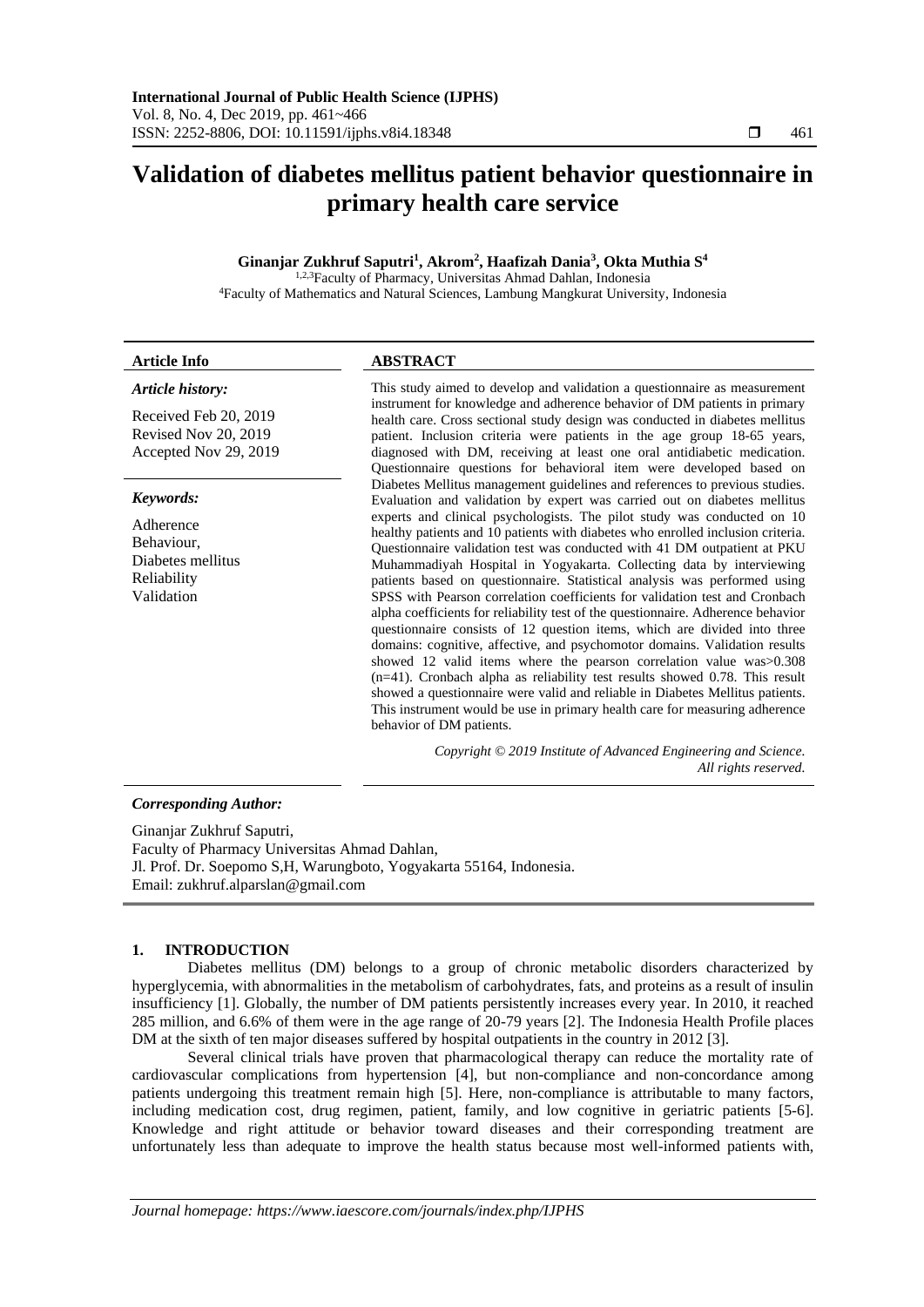for instance, type 2 diabetes mellitus do not translate their knowledge into positive characters nor healthy habits in their diet, physical exercise, and weight management [7-8].

As developed by the Diabetes Self-Management, the essential components of DM management are education and lifestyle intervention, as well as control of blood glucose level, hypertension, and hyperlipidemia to achieve the goals of the therapy [9]. Education about lifestyle modification, diet, physical exercise, and danger of smoking habits is fundamental in DM management [10-11]. Conducting a study in Ethiopia, Mustefa et al., conclude that lifestyle modification is essential in type 2 DM prevention and management [11]. It incorporates the dissemination of knowledge of healthy lifestyles, such as exercise, weight management, eating pattern, and low-carbohydrate diets. Health workers are shown to play a role in promoting or encouraging changes in healthy behavior among patients with type 2 DM.

Previous studies have developed behavioral questionnaires for DM patients with two comorbidities, which are hypertension and hyperlipidemia, for hospitals in the Special Region of Yogyakarta, Indonesia [12-13]. In contrast, this study integrates the government policies on health insurance named BPJS, which prioritizes most type 2 DM patients without complications to receives outpatient treatment in community health centers (primary care services). For this reason, an instrument to screen and assess the behavior of type 2 DM patients as an attempt to identify and facilitate counseling by pharmacists in primary care services has been designed.

The level of behavior is gauged from several aspects, including knowledge of type 2 DM management, lifestyle modification, exercise, and compliance with oral antidiabetic therapy. A questionnaire as an instrument to measure each aspect and its contribution to said behavior, thereby, needs to be formulated. For this reason, the study was designed to create and validate the questionnaire on the behavior of DM patients in primary healthcare services.

#### **2. RESEARCH METHOD**

This research has been reviewed and approved by the Research Ethics Committee of Ahmad Dahlan University (KEPK UAD). The questionnaire on the behavior of DM patients was compiled based on the DM management guidelines and by referring to previous relevant studies concerning the development of questionnaires on DM knowledge and behavior through Focus Group Discussion (FGD). Evaluation and validation by experts involved doctors competent in Diabetes Mellitus, clinical psychologists, and pharmacists. A pilot test was conducted to evaluate whether or not the questionnaire was feasible to understand the behavior of DM patients. The questionnaire was tested on ten (10) healthy respondents and ten (10) type 2 DM patients who met the inclusion criteria.

Afterward, it was subjected to validity and reliability analyses that involved forty-one (41) type 2 DM patients undergoing outpatient treatment at the PKU Muhammadiyah Hospital in the City of Yogyakarta. In this validity test, the respondents were interviewed with the compiled questionnaire. The inclusion criteria were male and female patients aged 18-65 years old who were cooperative with the research procedure, were diagnosed with type 2 diabetes, and took oral antidiabetic medication. Meanwhile, the exclusion criteria were illiteracy, hearing impairment, and pregnancy. During the data collection, standardized or licensed pharmacists were asked to interview the selected respondents with the questionnaire.

The questionnaire on the behavior of DM patients was written in Indonesian, and it comprised 12 items of yes/no questions belonging to three domains, namely cognitive, affective, and psychomotor. Score 1 was assigned to each 'yes' answer, while score 0 to each 'no' answer. This scoring applied to all items except for questions No. 7 and 12 in which 'yes' answer was given score 1, while each 'no' answer was 0. The behavior of DM patients was categorized into four levels, namely pre-contemplation (no correct answers in all three domains), contemplation (only the cognitive domain was correctly answered), preparation (both cognitive and affective domains were correctly answered), and action (correct answers in all three domains).

## **3. RESULT AND DISCUSSION**

This study involved forty-one (41) type 2 DM patients, most of which were female (58.5%) with a status of married (100%). This result similar to previous study that majority diabetic patients are women  $[11, 14-16]$ . More than half of them were older than 61 years old (58.5%) and had attended formal education of more than nine years (high school or higher education; 78.0%). The majority of them had no history of DM (63.4%), suffered DM for more than five years (65.9%), practiced low-carbohydrate diets (78%), and did not have smoking habits (85.4%). The demographic characteristics of the patients are presented in Table 1.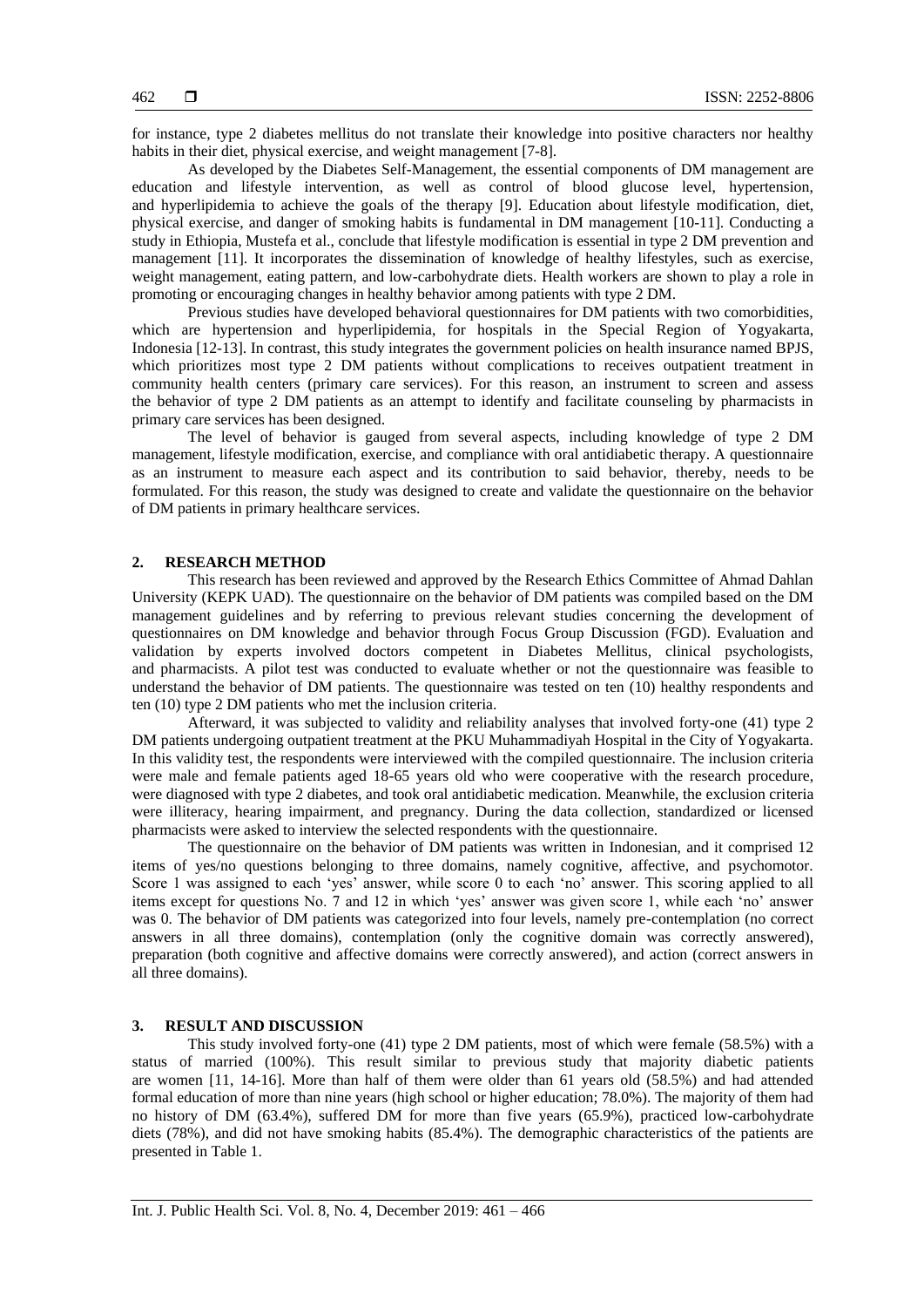During the pilot test, the time spent on one interview using the developed questionnaire on the behavior of DM patients was approximately 10-15 minutes, with the average respondents had already understood the content of this questionnaire. This instrument was tested for its validity on 41 patients, and the outcome was 12 valid items or questions with a Pearson correlation coefficient of  $> 0.308$  (n=41). Meanwhile, the reliability test yielded a Cronbach alpha of 0.78, meaning that the questionnaire on the behavior of type 2 DM patients can produce reliable, i.e., stable and consistent, results. The validity and reliability test results are presented in Table 2. This result in line with previous study which developed knowladge, attitude, and practice questionnaire called KAP. Independent Cronbach alpha for KAP domains were 0.75, 0.75 and 0.63, meaning that our result on behavior of DM patients questionnaire higher than KAP [17].

This study also assessed the construct validity of the questionnaire using Bartlett's test of sphericity to determine the absence or presence of correlation between variables, and the outcome was a significance value of 0.000. The Kaiser-Meyer-Olkin (KMO) measure of sampling adequacy was 0.546. With the threshold of suitability > 0.50, this figure indicates that the instrument suits for factor analysis. In the factor analysis, the 12 questions were reduced or grouped into four domains with an eigenvalue greater than 1. The eigenvalues of Factors 1 to 4 were 3.310, 1.727, 1.458, and 1.243, respectively. The distribution of the questionnaire items in the four domains is as follows. Factor 1 has four questions, namely No. 1, 2, 3, and 4. Meanwhile, questions No. 5, 6, and 7 belong to Factor 2, and only question No. 9 is part of Factor 3. Factor 4 consists of questions No. 8, 10, 11, and 12. This result relevant with previous study that developed KAP questionnaire in India. It was found the KMO measure of sampling adequacy was 0.579 [17].

The factor analysis test revealed that Factors 1 and 2 corresponded to two domains designed in the questionnaire, namely the cognitive domain (measured by questions No. 1 through 4) and the affective domain (explained in questions No. 5 to 7). Meanwhile, Factors 3 and 4 demonstrated the psychomotor domain of the instrument and showed that questions No. 8, 10, 11, and 12 had similarities in variables, which are medication compliance and lifestyle modification (i.e., physical exercise). As for question No. 9, it was included in Factor 3 because it specifically asked for low-glucose or low-carbohydrate diets.

| Demographic Characteristics                 | N        | (% )  |
|---------------------------------------------|----------|-------|
| Sex                                         |          |       |
| Female                                      | 24       | 58.5% |
| Male                                        | 17       | 41.5% |
| <b>Marital Status</b>                       |          |       |
| Married                                     | 41       | 100%  |
| Unmarried                                   | $\Omega$ |       |
| Age                                         |          |       |
| $\leq 60$ years old                         | 17       | 41.5% |
| $>61$ years old                             | 24       | 58.5% |
| Length of Education                         |          |       |
| Less than nine years                        | 9        | 22.0% |
| More than nine years                        | 32       | 78.0% |
| Occupation                                  |          |       |
| Government employee                         | 5        | 12.2% |
| Self-employed, labor, in the private sector | 7        | 17.1% |
| Unemployed (i.e., homemaker, retiree)       | 29       | 70.7% |
| History of Diabetes Mellitus                |          |       |
| Yes                                         | 15       | 36.6% |
| N <sub>0</sub>                              | 26       | 63.4% |
| Duration of Diabetes Mellitus               |          |       |
| $\leq$ 2 years                              | 8        | 19.5% |
| 3-5 years                                   | 6        | 14.6% |
| $>5$ years                                  | 27       | 65.9% |
| Diet and Eating Pattern                     |          |       |
| Low-carbohydrate/sugar diet                 | 32       | 78.0% |
| No low-carbohydrate/sugar diet              | 9        | 22.0% |
| <b>Smoking Habit</b>                        |          |       |
| Yes                                         | 6        | 14.6% |
| No                                          | 35       | 85.4% |

Table 1. The Demographics overview of the Type 2 DM patients

The psychomotor domain was designed to assess three aspects, namely medication compliance, diet or attempts to regulate glucose/carbohydrate intake, and exercise. It describes behaviors formed by lifestyle modification and adherence to medication. It is in line with the instruments developed to measure knowledge, attitude, and practice outcomes in India, Ethiopia, and Malaysia [11, 14, 17-18].

*Validation of diabetes mellitus patient behavior questionnaire in primary… (Ginanjar Zukhruf Saputri)*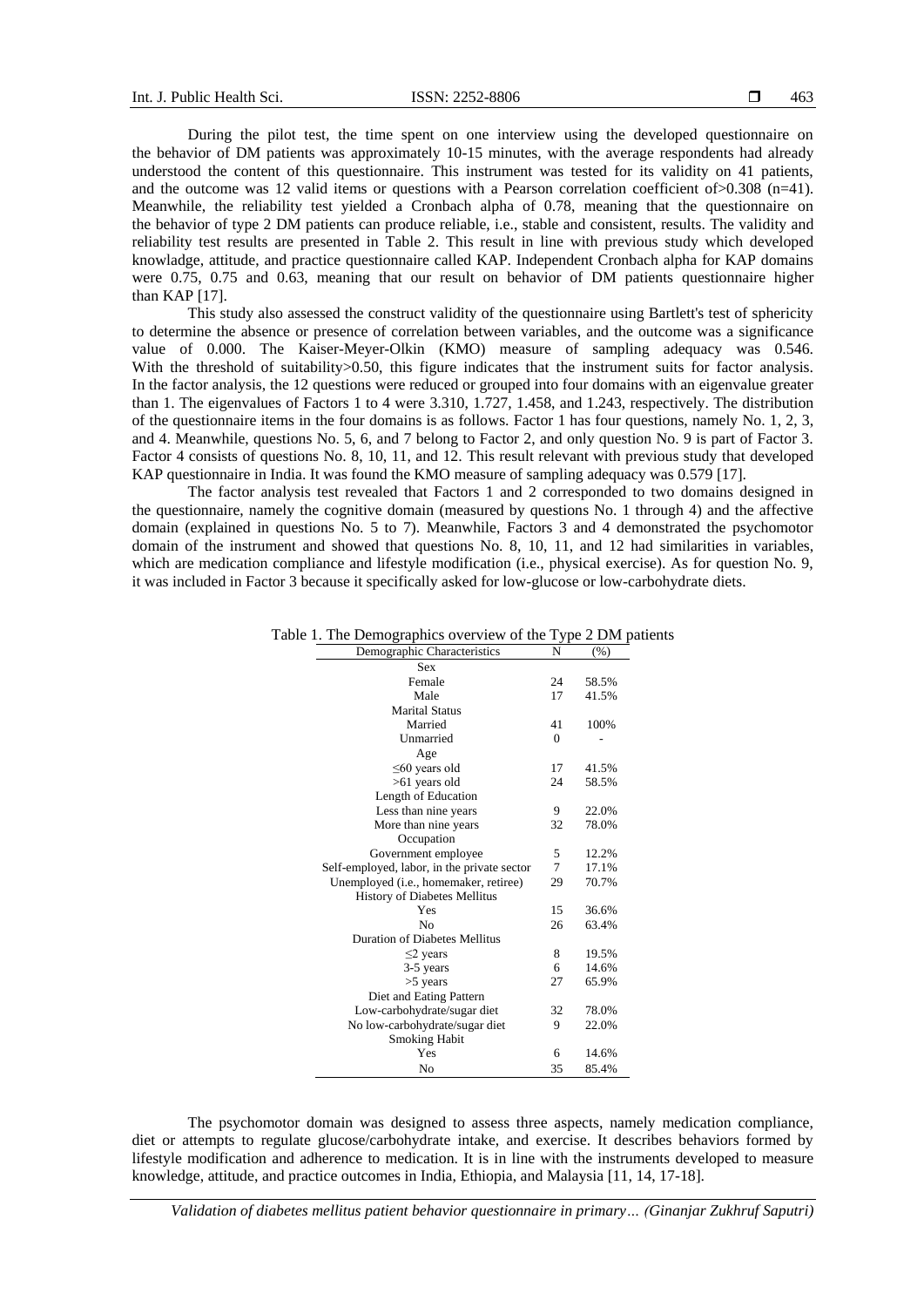The questionnaire was prepared by referring to previous relevant studies. The fundamentals of DM management are self-education and, then, interventions that encourage a lifestyle change, the predefined goal of blood sugar level control, and antidiabetic pharmacological therapy [11]. The cognitive domain was intended to determine how far patients understood DM management, including symptoms and severity of DM, the importance of compliance with pharmacological therapy that administered oral diabetic drugs and insulin. It also aimed to define or set the target of the patient's blood pressure control. Based on previous studies, the majority of DM patients are well-informed of types of antidiabetic drugs and their functions as part of pharmacological treatments but not of the complications or severity of DM and side effects of hypoglycemic risk [15]. Therefore, the understanding of DM patients needs to be examined according to the cognitive domain in the developed questionnaire.

Self-care practice is also required in achieving the target of blood sugar level control [16]. It is strongly dependent on knowledge of the disease and willingness to carry out necessary disease management [16]. In the questionnaire, the affective domain was formulated to measure the patient's awareness of DM and desire to comply with DM therapy. Lifestyle modification can significantly optimize self-care practice as it comprises dietary plan that regulates the consumption of sugar, carbohydrates, fruits, vegetables, and snacks, smoking habit, and physical activities, such as exercise [11, 15]. As for the psychomotor domain, it was designed to measure lifestyle modification among selected DM patients, including physical activity, low-sugar diet, and compliance with medication.

| No             | Questionnaire Items by Domain                                                                                                                                                                               | Pearson correlation coefficients $(N=41)$ |
|----------------|-------------------------------------------------------------------------------------------------------------------------------------------------------------------------------------------------------------|-------------------------------------------|
|                | <b>COGNITIVE</b>                                                                                                                                                                                            |                                           |
| 1              | Do you know that the cause of diabetes is related to the hormone insulin?                                                                                                                                   | $0.596**$                                 |
| $\overline{2}$ | Do you know that oral antidiabetic drugs must be consumed continuously<br>to control blood glucose or sugar levels?                                                                                         | $0.675**$                                 |
| 3              | Do you know that unmanaged diabetes can cause eye damage, kidney<br>damage, stroke, and coronary heart disease?                                                                                             | $0.516**$                                 |
| 4              | Do you know that the signs and symptoms of hypoglycemia (blood sugar<br>level drops to below 40 mg/dl) include shakiness, cold sweating, blurred<br>vision and dizziness, and weakness?<br><b>AFFECTIVE</b> | $0.413**$                                 |
| 5              | Do you feel that routinely taking antidiabetic medication can control your<br>blood glucose/sugar levels?                                                                                                   | $0.553**$                                 |
| 6              | Are you willing to take oral antidiabetic medication regularly to control<br>your blood glucose/sugar levels?                                                                                               | $0.652**$                                 |
| 7              | Do you assume that continuous administration of oral antidiabetic<br>medication can cause kidney failure?                                                                                                   | $0.377*$                                  |
|                | <b>PSYCHOMOTOR</b>                                                                                                                                                                                          |                                           |
| 8              | Do you frequently carry oral antidiabetic medication when traveling (out)<br>of town) or working?                                                                                                           | $0.434**$                                 |
| 9              | Have you reduced your sugar/carbohydrate intake to control your blood<br>glucose/sugar levels?                                                                                                              | $0.314*$                                  |
| 10             | Do you exercise (walking or DM gymnastics) at least 3-4 times a week?                                                                                                                                       | $0.450**$                                 |
| 11             | Do you still take oral antidiabetic medication even though the clinical<br>symptoms or signs of diabetes mellitus are no longer apparent?                                                                   | $0.626**$                                 |
| 12             | Did you forget to take medicine last week?                                                                                                                                                                  | $0.514**$                                 |

Table 2. The validity test results of the questionnaire on the behavior of DM patients

The transtheoretical model developed by DiClemente, differentiates four levels of behavior: pre-contemplation, contemplation, preparation, and action [19]. Based on the behavior level, the type 2 DM patients observed in this study were distributed into 61% pre-contemplation, 26.8% contemplation, 7.3% preparation, and 4.9% action. Most patients were at the level of pre-contemplation (61%), which means that patients have not acquired a cognitive understanding of DM management and are not willing to take medication regularly. At this stage, the required interventions include any attempts to improve education on DM management and motivations to increase compliance with therapy. Around one-fourth of the patients (26.8%) were at the level of contemplation, indicating that patients are aware of the disease and have the desire to change or improve their behavior from contemplation to preparation and action/maintenance. Meanwhile, only a small proportion of them was at the stage of preparation (7.3%) and action (4.9%). These findings show that some patients have started to improve their compliance with medication, dietary plans, low-carbohydrate intake, and exercise.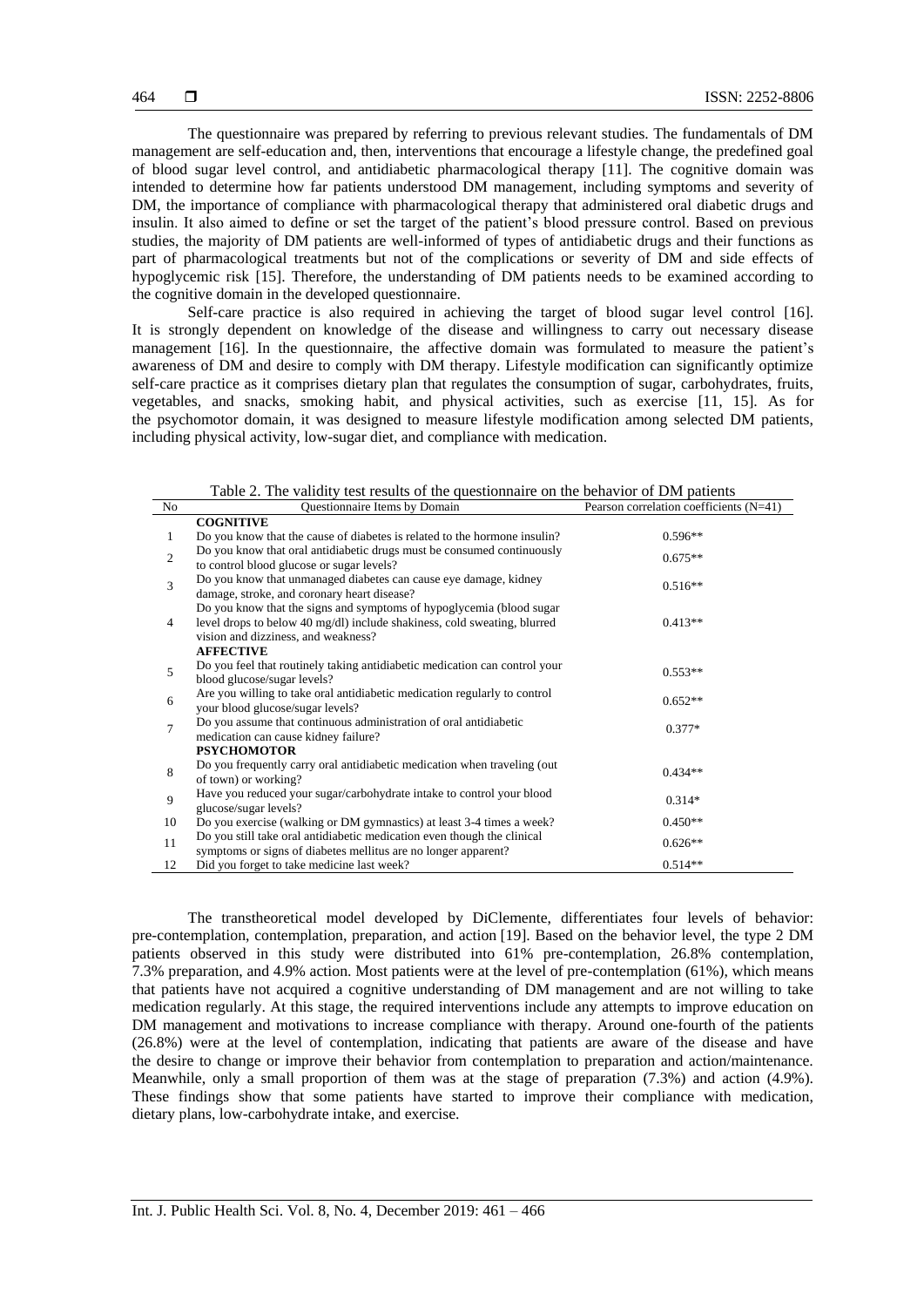Table 3. The distribution of type 2 DM patients by level of behavior

| Levels of Behavior | $N(\%)$  |
|--------------------|----------|
| Pre-contemplation  | 25(61.0) |
| Contemplation      | 1(26.8)  |
| Preparation        | 3(7.3)   |
| Action             | 2(4.9)   |
|                    |          |

### **4. CONCLUSION**

This research showed that the questionnaire on attitude of type 2 DM patients is valid and reliable to be used in primary health care service. This questionnaire can be used by the pharmacist to obtain the data on pre-screening regarding the level of attitude of type 2 DM patients in primary health care service to improve the compliant and the education of the patient regarding the treatment.

#### **ACKNOWLEDGEMENTS**

Firstly we would like to thank for KEMENRISTEK DIKTI as a founder in this study. The second we would like to thank the Pharmacy Faculty of Universitas Ahmad Dahlan for granting us the permission of this study. We are also grateful to PKU Muhammadiyah Yogyakarta Hospital for granting us the permission of this study. Our thanks to all pharmacists Nurma, S.Farm.,Apt, Neni S.Farm., Apt. who have helped technically in this study. Our thanks to all of Diabetes Mellitus patients for voluntarily participating, thank you for your time. Also thanks to Amarily Suta for revision of grammer in this script writing.

#### **REFERENCES**

- [1] Shareef J, Fernandes J, and Samaga L. Assesment of Clinical Pharmacist Interventions in Drug Therapy in Patients with Diabetes Mellitus in a Tertiary Care Teaching Hospital, Diabetes & Metabolic Syndrome: *Clinical Research and Reviews*. vol.10, no.2:pp 82-87, 2013.
- [2] Asche, C, Joane L, and Christopher C. A Review of Diabetes Treatment Adherence and The Association with Clinical and Economic Outcomes*, Clin Ther*. vol.33: no.1, pp:74-109. 2011.
- [3] RI Ministry of Health, Number of Patients with Diabetes in the 4th Rank in the World, Ministry of Health Republic of Indonesia, Jakarta, 2013.
- [4] Cramer, J.A, Benedict A, Muszbek N, Keskinaslan A, and Khan ZM. The Significance of Compliance and Persistence in the Treatment of Diabetes, Hypertension and Dyslipidaemia: a Review, *International Journal of Clinical Practice*, vol.62, no.1, pp. 76-87, 2008.
- [5] Ministry of Health, Guidelines for Counseling Pharmaceutical Services in Health Facilities, Directorate General of Pharmaceutical and Medical Devices Development, Ministry of Health Republic of Indonesia, Jakarta, 2006.
- [6] Perez, L.E.G, Alvarez M, Dilla T, Gil-Guillen V, and Orozco-Beltran D. Adherence to Therapies in Patients with Type 2 Diabetes, *Springer Heathcare*, vol.4, no.2, pp.175-194, 2013.
- [7] Saleh F, Mumu SJ, Ara F, Hafez MA, and Ali L. Non-Adherence to Self-Care Practices & Medication and Health Related Quality of Life among Patients with Type 2 Diabetes: a Cross-Sectional Study, *Bio Med Central Public Health,* vol.14, no.1, pp.1-8, 2014.
- [8] Aldossari Khaled, Mohamed A, Sanna K, Jaman A, Sameer A, Ibrahim A, et al. Assessment of Levels of knowledge, attitude and practice about diabetes mellitus (DM), its complications and self-management of diabetic patients in AlKharj city, Saudi Arabia. *International Journal of Advanced Research*, Vol 3, Issue 5, 23-32, 2015.
- [9] CMR Guidelines for Management of Type 2 Diabetes. Non-Pharmacological Management of Diabetes, ICMR GUIDE LINES, 2005.
- [10] Kisokanth, G., Prathapan, S., Indrakumar, J., Joseph, J., Factors Influencing Self-Management of Diabetes Mellitus: a review article, *Journal Diabet,* vol.3, no.1, 2013.
- [11] Mustefa AA, Esayas T, Belayneh K, Mustefa A, Muluneh F, and Thirumurugan G. Assessment of Knowledge, Attitude and Practices Regarding Life Style Modification among Type 2diabetic Mellitus Patients Attending Adama Hospital Medical College, Oromia Region, Ethiopia. *Global Journal of Medical Research*. Vol 14, Issue 7, 2014.
- [12] Saputri ZG, Haafizah D, Imaniar NF, and Faiza A. The Validation of Patient Knowledge Questionnaire for Patients with Diabetes Mellitus and Hyperlipidemia, *Pharmaciana*, vol.8, no.2, 2018.
- [13] Saputri ZG, Akrom, Dini SM. Validation of Behaviour Measurement Instrument of Patients with Diabetes Mellitus and Hypertension, IOP Conf. Series, Materials Science and Engineering 259, 2017.
- [14] Chinappan S, Sivanandy P, Sagaran R, Molugulu N. Assesment of Knowladge of Diabetes Mellitus in the Urban Areas of Klang District, Malaysia, *MDPI Pharmacy*, vol.5, no. 11, pp. 1-8, 2016.
- [15] Pin Chow Ee, Mohamed Azmi H, Fahad S, et al. Effects of pharmacist-led patient education on diabetes-related knowledge and medication adherence: A home-based study. *Health Education Journal*, page 1-13. 2015.
- [16] Malathy R, Narmadha MP, Ramesh S, et al. Effect of a Diabetes Counseling Programme on Knowledge, Attitude and Practice among Diabetic Patients in Erode District of South India. *Journal of young pharmacist*, Vol 3. No 1, 2011.

*Validation of diabetes mellitus patient behavior questionnaire in primary… (Ginanjar Zukhruf Saputri)*